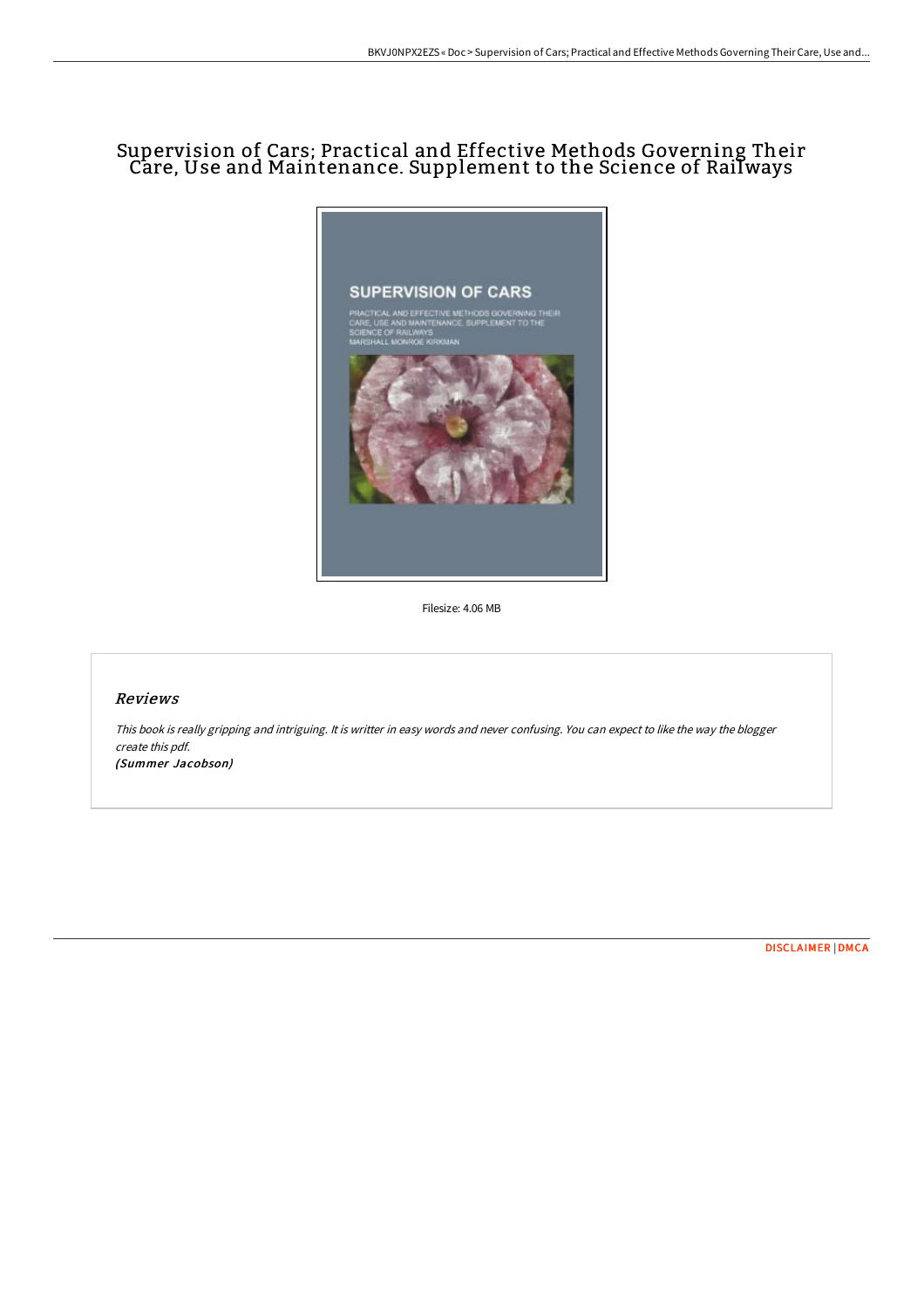## SUPERVISION OF CARS; PRACTICAL AND EFFECTIVE METHODS GOVERNING THEIR CARE, USE AND MAINTENANCE. SUPPLEMENT TO THE SCIENCE OF RAILWAYS



Rarebooksclub.com, United States, 2012. Paperback. Book Condition: New. 246 x 189 mm. Language: English . Brand New Book \*\*\*\*\* Print on Demand \*\*\*\*\*.This historic book may have numerous typos and missing text. Purchasers can download a free scanned copy of the original book (without typos) from the publisher. Not indexed. Not illustrated. 1904 Excerpt: .after which it should be returned to the sender. C. A. 7. (O) PER DIEM REPORT. MONTHLY REPORT (TO OWNERS OF CARS) OF PER DIEM AKD PENALTY CREDITS ACCRUING ACCOUNT OF SUCH CARS. Cars of It Month of 19 Note.--This form is used by the auditor of car accounts to report the per diem and penalties (credits, etc.) to the company owning the cars. Per Diem days at cents per day, 8 l Total, 8 Penalty days at cents per day, 8) (Address and Date.) jg (Signature.) (Title of Officer.) C.A.8(H) MONTHLY SUMMARY OF PER DIEM AND OTHER CREDITS FOR USE OF FREIGHT AND OTHER CARS. For cars of R., Month of 19 NOTB.--This form is used by the company using the cars to report to the owners the total amount due them when the number of cars requires the use of more than one sheet of form C. A. 7. This form Is, however, used in all cases where there is a credit for baggage, passenger, or other than freight cars, as summarized at the bottom. C. A. 9 ( I ). MONTHLY STATEMENT OF CORRECTIONS AND OMIS-SIONS IN ACCOUNT RENDERED OF PER DIEM AND OTHER CREDITS. Of R for B Cars for month of. 19 Notb.--This form is used by the owner of cars to correct errors in account rendered of per diem and other credits by the company using the cars. C. A. IO.( T) Per Diem Reclaim...

Read Supervision of Cars; Practical and Effective Methods Governing Their Care, Use and [Maintenance.](http://techno-pub.tech/supervision-of-cars-practical-and-effective-meth.html) Supplement to the Science of Railways Online

**Download PDF Supervision of Cars; Practical and Effective Methods Governing Their Care, Use and [Maintenance.](http://techno-pub.tech/supervision-of-cars-practical-and-effective-meth.html)** Supplement to the Science of Railways